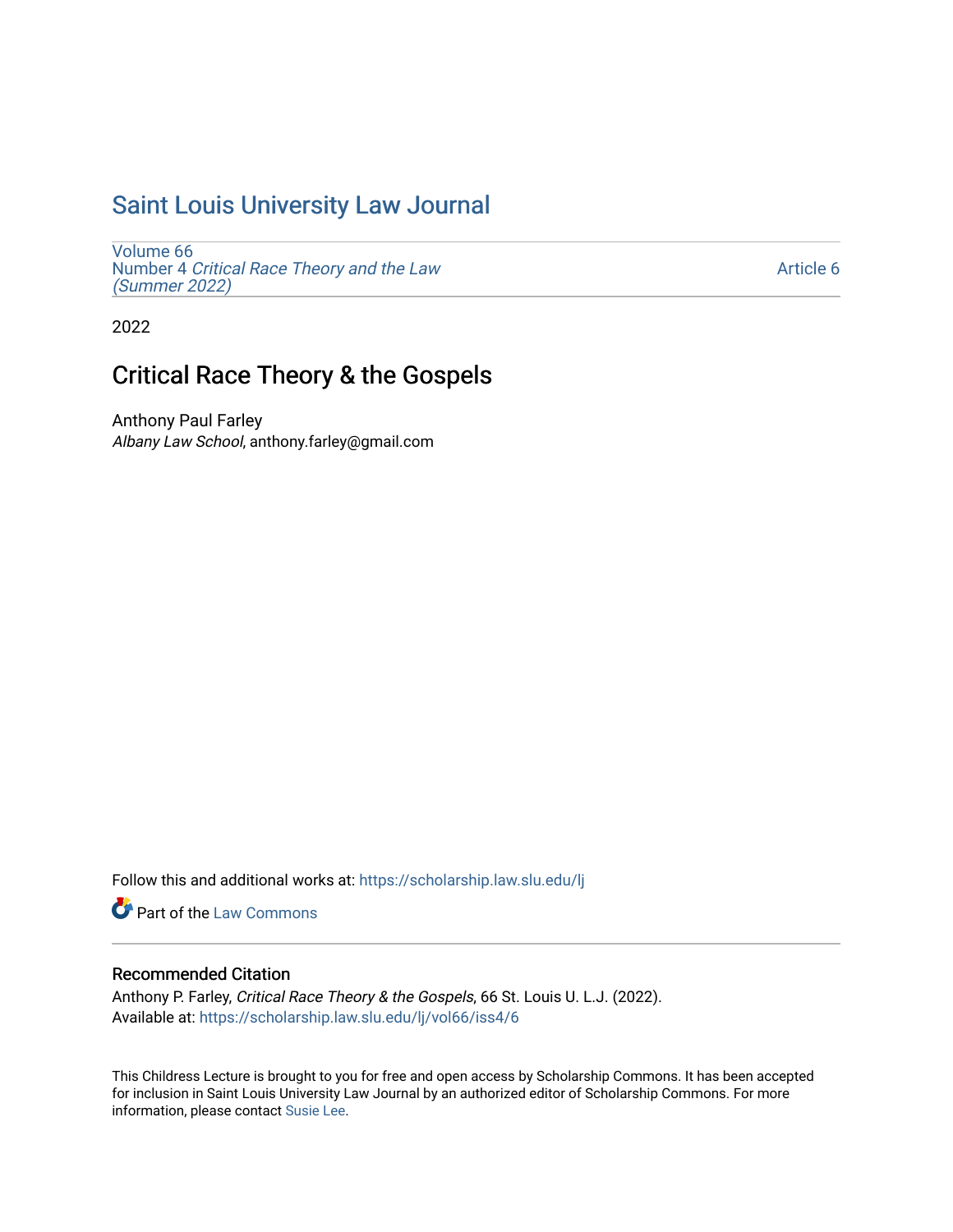### ANTHONY PAUL FARLEY[\\*](#page-1-0)

#### ABSTRACT

*Commodities can speak. They pray constantly for release. The slave is the commodity that speaks. This Essay is the slave's prayer for release, for resurrection. The slave is imprisoned, entombed, in the commodity form, a form in which it appears as a thing that is exchangeable for other things, not an endin-itself.*

*Yesterday is not gone. Emancipation has yet to take place. The conceits of the modern era are all around us written in ruin and in specters of future ruin. Critical Race Theory is a flower in the midst of ruin. Critical Race Theory is said to be radical? Critical Race Theory* is *radical. Critical Race Theory, the stone that the builders refused, is as* radical *as the Gospels, as* avante garde *as philosophy, as* American *as the abolition of slavery, and as necessary as tomorrow.*

<span id="page-1-0"></span><sup>\*</sup> Matthews Distinguished Professor of Jurisprudence at Albany Law School. This Essay is the beginning of a larger project on liberation theology. It was an honor to participate in *Critical Race Theory and the Law*, an event built around Angela Onwuachi-Willig's Richard J. Childress Memorial Lecture. I am very grateful to the Editors of the Saint Louis University Law Journal for their help and hospitality. Many thanks to Mario L. Barnes, Daniel M. Conway, David Niven, Ngozi Okidegbe, and Christopher Tinson for their insights. Thanks, finally, to Café Dessalines, Phyllis Goldfarb, and Margaretha Haughwout.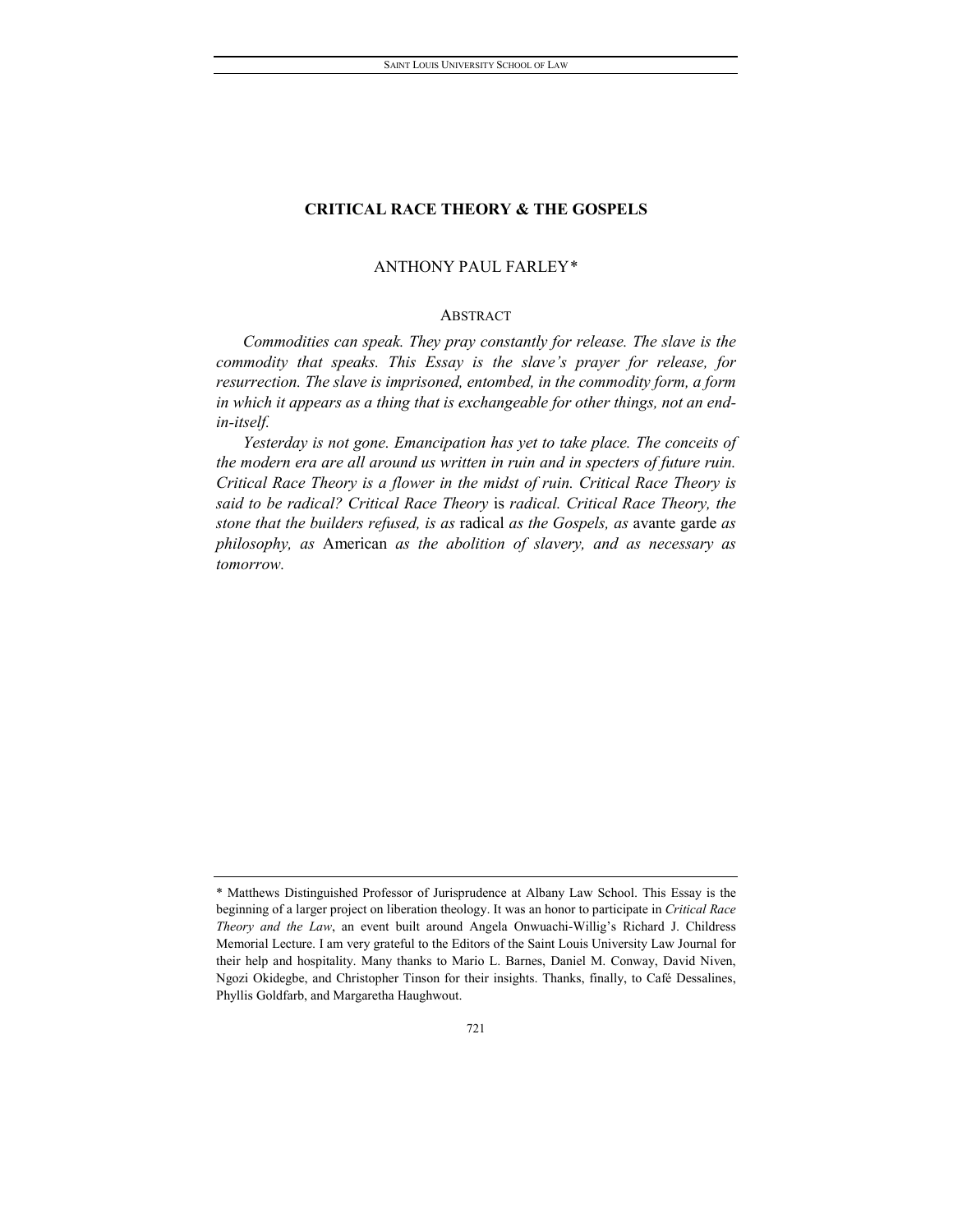*Did they die or us*?[1](#page-2-0)

*What is said beside the dead is the beginning of the harvest.*[2](#page-2-1)

[*T*]*he harvest is the end of the world; and the reapers are the angels*. [3](#page-2-2)

#### SLAVERY AS CRUCIFIXION

We have heard that *faith is the substance of things hoped for, the evidence of things not seen*. [4](#page-2-3) What is true of *faith* is also true of *critique*. [5](#page-2-4) The critical moment begins with the realization, first, that things are stranger than they appear to be, and, second, that appearances follow rules of our own making.<sup>[6](#page-2-5)</sup>

Slavery is a crucifixion. Slavery is the long crucifixion. Slavery is the original sin of the modern era and its capitalist foundation.<sup>[7](#page-2-6)</sup> The end was in the beginning,<sup>[8](#page-2-7)</sup> and the beginning was bathed in blood.<sup>9</sup>

- 4*. Hebrews* 11:1 (King James).
- 5. Immanuel Kant described his critical project as follows:

<span id="page-2-4"></span><span id="page-2-3"></span><span id="page-2-2"></span>We have therefore wanted to say that all our intuition is nothing but the representation of appearance; that the things that we intuit are not in themselves what we intuit them to be, nor are their relations so constituted in themselves as they appear to us; and that if we remove our own subject or even only the subjective constitution of the senses in general, then all constitution, all relations of objects in space and time, indeed space and time themselves would disappear, and as appearances they cannot exist in themselves, but only in us. What may be the case with objects in themselves and abstracted from all this receptivity of our sensibility remains entirely unknown to us. We are acquainted with nothing except our way of perceiving them, which is peculiar to us, and which therefore does not necessarily pertain to every being, though to be sure it pertains to every human being. We are concerned solely with this. Space and time are its pure forms, sensation in general its matter. We can recognize only the former a priori, i.e., prior to all actual perception, and they are therefore called pure intuition; the latter, however, is that in our cognition that is responsible for its being called a posteriori cognition, i.e., empirical intuition. The former adheres to our sensibility absolutely necessarily, whatever sort of sensations we may have; the latter can be very different.

6*. Id*.

<span id="page-2-6"></span>7. The modern era has other names: Necrocene, Plantationocene, Capitalocene. *See generally*, ANTHROPOCENE OR CAPITALOCENE? NATURE, HISTORY, AND THE CRISIS OF CAPITALISM (Jason W. Moore ed., 2016) [hereinafter ANTHROPOCENE OR CAPITALOCENE?].

<span id="page-2-7"></span>8. RALPH ELLISON, INVISIBLE MAN 4 (1952) ("The end is in the beginning and lies far ahead").

<span id="page-2-8"></span>9*. See* Anthony Paul Farley, *A General Theory of Antiblackness*, *in* ANTIBLACKNESS (Moon-Kie Jung and João Costa Vargas eds., 2021).

<span id="page-2-0"></span><sup>1.</sup> LOWKEY, GHOSTS OF GRENFELL (Mesopotamia Music 2019).

<span id="page-2-1"></span><sup>2.</sup> RUBEM ALVES, ON TIME AND ETERNITY (Glenn Alan Cheney trans., 2020).

<sup>3</sup>*. Matthew* 13:38 (King James).

<span id="page-2-5"></span>IMMANUEL KANT, CRITIQUE OF PURE REASON (A42/B59–60).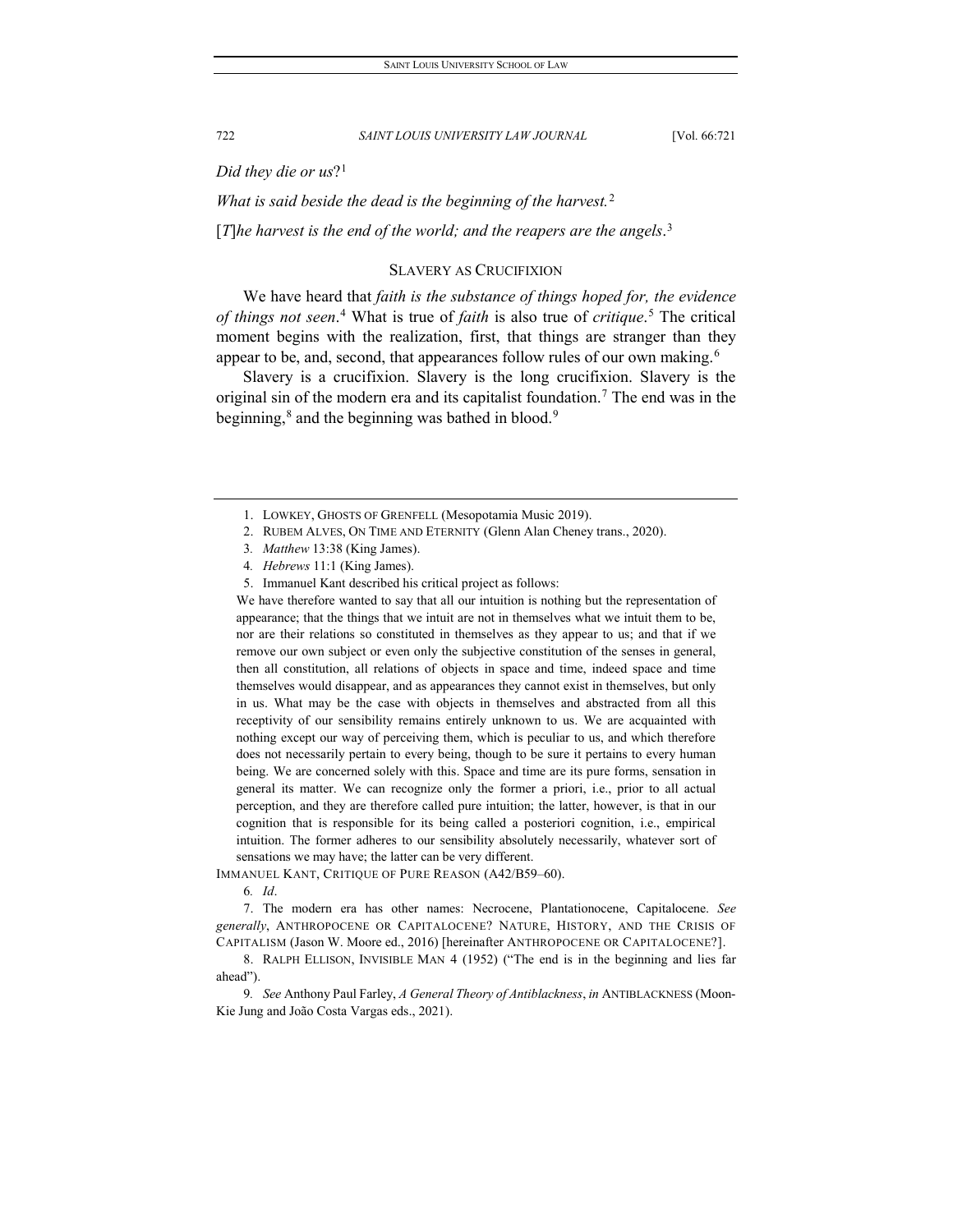Slavery is death.<sup>[10](#page-3-0)</sup> Death is the end. There is no progress to be made after the end. Slavery to segregation to neo-segregation is white-over-black to whiteover-black to white-over-black, and white-over-black to white-over-black to white-over-black is laughter at the foot of the Cross, not progress, not redemption, and certainly not resurrection.<sup>[11](#page-3-1)</sup>

It was an honor to stand before Dred and Harriet Scott on the morning of the Saint Louis University Law Journal's Childress Lecture[.12](#page-3-2) Facing the Scotts, their backs to the Old Courthouse, my back to the St. Louis Arch, I celebrated the fact that I would have this chance to stand before this audience this morning and participate in a discussion of faith and critique. The matter before us was salvation or death. $13$ 

Spectacular time is the eleventh station of the Cross: the one "seen in the watchfires of a hundred circling camps" is nailed to the Cross, over and over and over again, forever forsaken.<sup>14</sup> We must, therefore, transcend spectacular time. Our time, the time of history, is time within which life unfolds. The time of the

4 WILLIAM BLACKSTONE, COMMENTARIES \*223; Ross Learner, *Civil Death in Early Modern England*, 32 EXEMPLARIA 326, 327 (2020). The death about which I am writing is real death. *Matthew* 27:50 ("Jesus, when he had cried out again with a loud voice, yielded up the ghost."); *Mark* 15:37 ("And Jesus cried with a loud voice, and gave up the ghost."); *Luke* 23:46 ("And when Jesus had cried out with a loud voice, He said, 'Father, *into Your hands I commit My spirit*.' Having said this, He breathed His last.") (emphasis added); *John* 19:29 ("When Jesus had received the vinegar, He said, 'It is finished.' and he bowed his head, and gave up the ghost.").

<span id="page-3-1"></span>11*. Matthew* 27:42 ("He saved others; himself he cannot save. If he be the King of Israel, let him now come down from the cross, and we will believe him."); *Mark* 15:29–32 ("And they that passed by railed on him, wagging their heads, and saying, Ah, thou that destroyest the temple, and buildest it in three days. Save thyself, and come down from the cross. Likewise also the chief priests mocking said among themselves with the scribes, He saved others; himself he cannot save. Let Christ the King of Israel descend now from the cross, that we may see and believe. And they that were crucified with him reviled him."); *Luke* 23:36–39 ("And the soldiers also mocked him, coming to him, and offering him vinegar, And saying, If thou be the king of the Jews, save thyself. And a superscription also was written over him in letters of Greek, and Latin, and Hebrew, THIS IS THE KING OF THE JEWS. And one of the malefactors which were hanged railed on him, saying, If thou be Christ, save thyself and us.") (emphasis added).

<span id="page-3-2"></span>12. The Richard J. Childress Memorial Lecture, *Critical Race Theory and the Law*, took place on October 8, 2021, at Saint Louis University School of Law.

<span id="page-3-0"></span><sup>10.</sup> I do not mean that slavery is social death, as Orlando Patterson famously posited. *See* ORLANDO PATTERSON, SLAVERY AND SOCIAL DEATH (1982) (defining slavery as the "permanent, violent domination of natally alienated and generally dishonored persons"). I do not mean that slavery is civil death, the *mors civilis* of the convicted criminal, in Blackstone's words:

For when it is now clear beyond all dispute, that the criminal is no longer fit to live upon the earth, but is to be exterminated as a monster and a bane to society, the law sets a note of infamy upon him, puts him out of its protection, and takes no further care of him barely to see him executed. He is then called attaint, attinctus, stained or blackened.

<span id="page-3-4"></span><span id="page-3-3"></span><sup>13.</sup> 1 *Corinthians* 15:56 (King James) ("The sting of death is sin; and the strength of sin is the law.").

<sup>14</sup>*. Matthew* 27:46 (King James); *Mark* 15:34 (King James).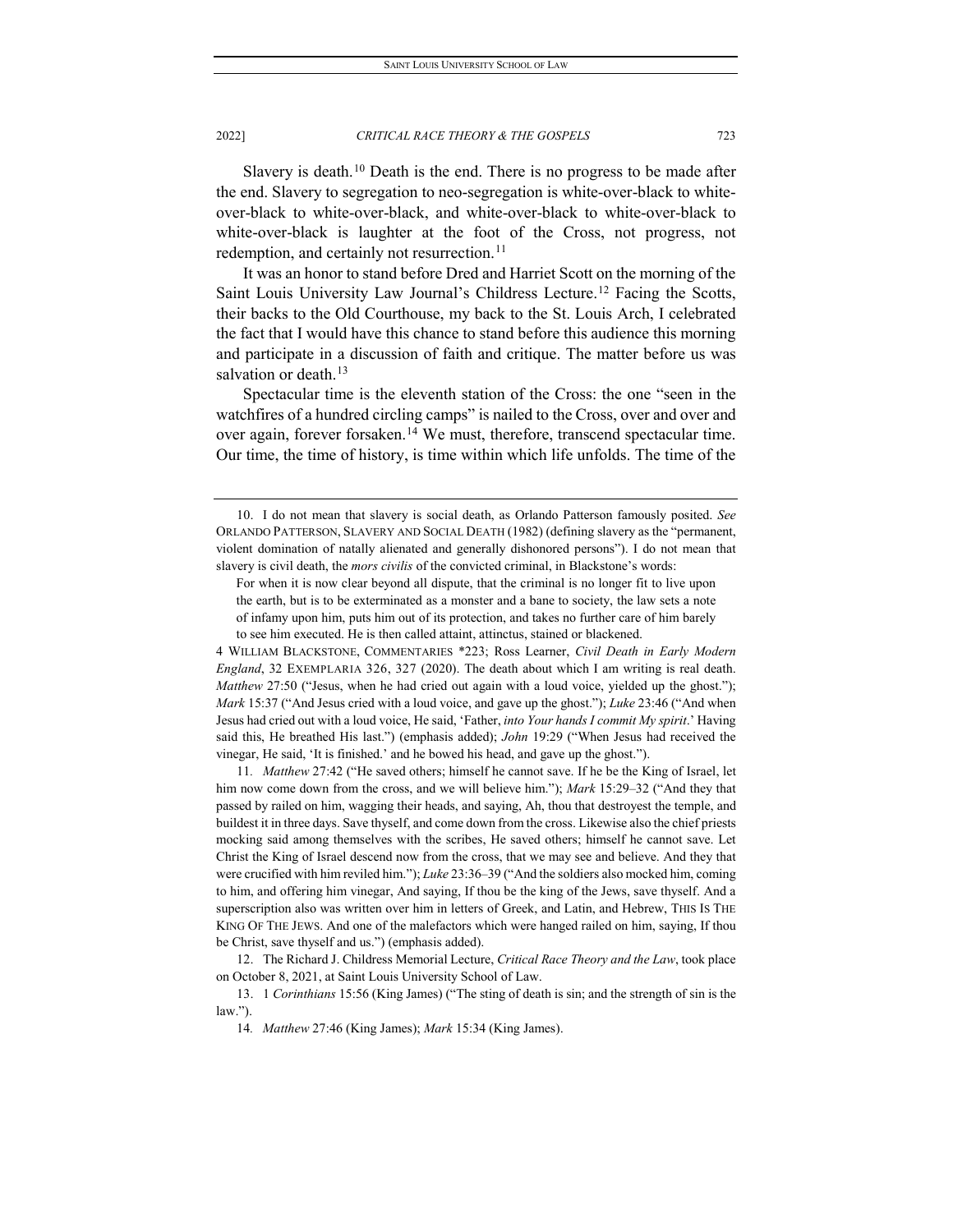spectacle is the time of endless repetition, the motionless movement of death. From the point of view of spectacular society, all is well, all has always been well, and all will always be well, so long as capital extracts value from labor, as long as the crucified are on the Cross and forsaken.

If commodities could speak, they would pray. If slavery's crucified could speak, they would pray. They would pray to be released from the endless wheel of capitalist becoming: slavery to segregation to neo-segregation, or, more accurately, slavery to slavery to slavery. Slavery is death. They would pray for and have faith in resurrection from the death that they are forever being made to repeat.

Commodities can speak, and they do in fact pray for release. The slave is the commodity that speaks. This Essay is the slave's prayer for release, for resurrection. The slave is imprisoned, entombed, in the commodity form, a form in which it appears as a thing that is exchangeable for other things, not an endin-itself.

Slavery is death, death only, and that continually. This death, far from being an escape "devoutly to be wish'd," is a perpetual calamity:

To die, to sleep,

No more. And by a sleep, to say we end

The heartache and the thousand natural shocks

That flesh is heir to—'tis a consummation

Devoutly to be wish'd. To die, to sleep;

To sleep, perchance to dream. Ay, there's the rub.

For in that sleep of death, what dreams may come

When we have shuffled off this mortal coil

Must give us pause. There's the respect

That makes calamity of so long life.<sup>[15](#page-4-0)</sup>

Slavery is crucifixion. Death, calamitous death, is forever.<sup>[16](#page-4-1)</sup>

When a person is reduced to a thing, as is the case with the enslaved, the person, now a former person, has in fact "shuffled off this mortal coil," not "to sleep," not exactly, but certainly to dream "in that sleep of death."<sup>[17](#page-4-2)</sup>

Shakespeare's Hamlet asks:

For who would bear the whips and scorns of time,

Th' oppressor's wrong, the proud man's contumely,

<sup>15.</sup> WILLIAM SHAKESPEARE, HAMLET act 3, sc. 1, I. 66–76.

<span id="page-4-2"></span><span id="page-4-1"></span><span id="page-4-0"></span><sup>16</sup>*. But see, e.g., Mark* 5:39 ("And when he was come in, he saith unto them, Why make ye this ado, and weep? the damsel is not dead, but sleepeth."); *Luke* 8:52 (King James) ("And all wept, and bewailed her: but he said, Weep not; she is not dead, but sleepeth.").

<sup>17.</sup> HAMLET, *supra* note 15, at act 3, sc. 1, I. 74.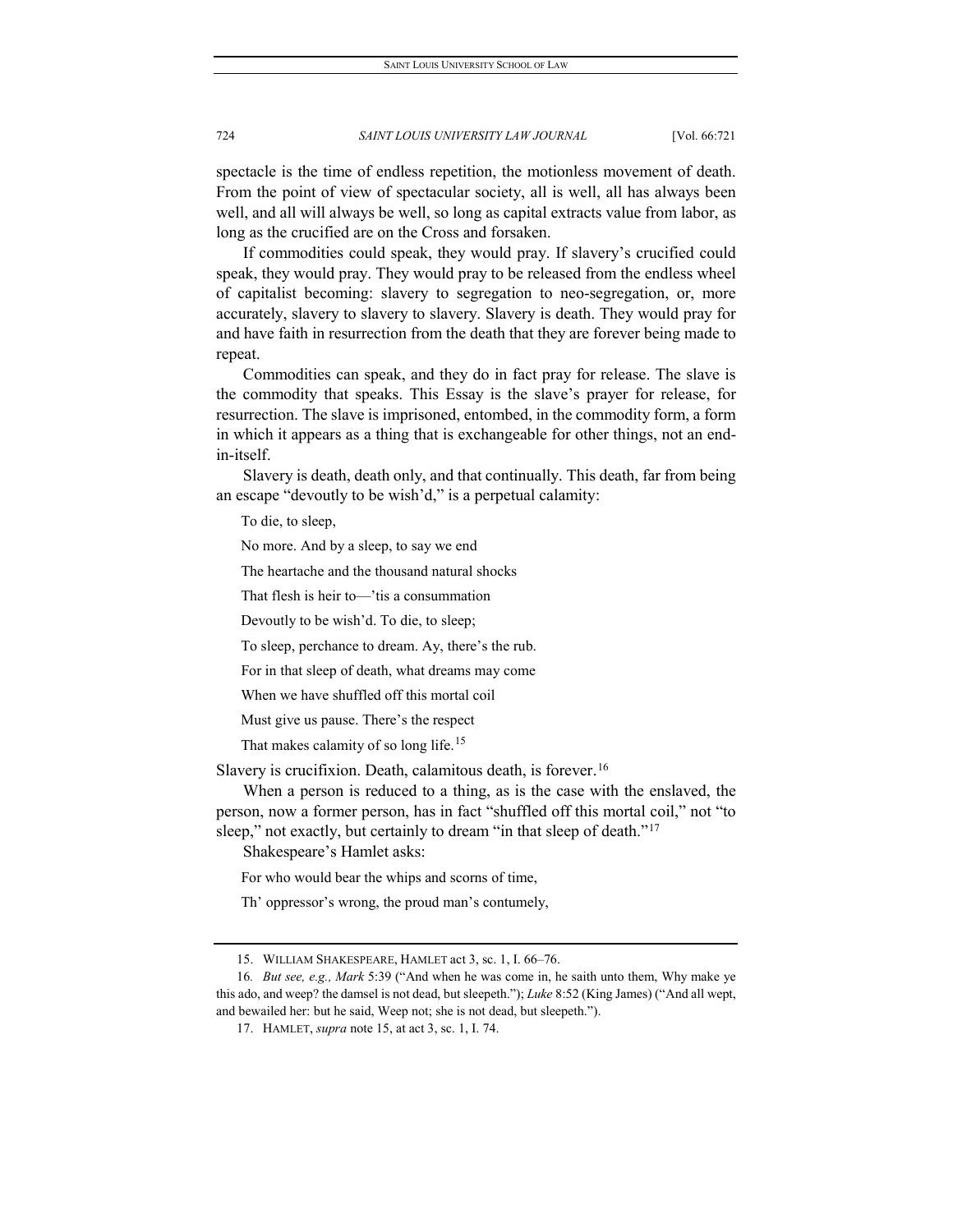The pangs of despised love, the law's delay,

The insolence of office, and the spurns

That patient merit of the unworthy takes,

When he himself might his quietus make

With a bare bodkin?<sup>[18](#page-5-0)</sup>

The question, *to be or not to be*, is the question Georg Hegel, after learning of the Haitian Revolution, the first true revolution in the history of the world, described as the master/slave dialectic. In *The Phenomenology of Spirit*, Hegel's 1807 "exposition of the coming to be of knowledge," the story of conflict between two abstract subjectivities lets readers know that asymmetrical relations, master/slave relations, can yield only nothingness, and nothingness is not knowledge.<sup>[19](#page-5-1)</sup> If, as Socrates said, "the unexamined life is not worth living," then the unexaminable life, the life that cannot yield knowledge, is not worth anything.[20](#page-5-2)

Why not end it all? When we know that there is nothing to live for, nothing but masters-and-slaves, why not *give up the ghost*?<sup>[21](#page-5-3)</sup> The answer, for the slave, after all is said and done, is that it has all always already ended, and death's open door leads right back to the "undiscover'd country," right back to the unbearable fardels, right back to the whips and scorns of time, right back to the oppressor's wrong, right back to the proud man's contumely, right back to the pangs of disprized love, right back to the law's delay, right back to the insolence of office, and right back to the spurns that patient merit of the unworthy takes:

Who would fardels bear,

To grunt and sweat under a weary life,

But that the dread of something after death,

The undiscover'd country, from whose bourn

No traveler returns, puzzles the will,

And makes us rather bear those ills we have,

Than fly to others that we know not of?<sup>[22](#page-5-4)</sup>

Slavery is "the undiscover'd country from whose bourn no traveler returns" because no traveller has ever truly departed, death's open door leads right back.[23](#page-5-5)

<sup>18</sup>*. Id*. at I. 78–84.

<span id="page-5-5"></span><span id="page-5-4"></span><span id="page-5-3"></span><span id="page-5-2"></span><span id="page-5-1"></span><span id="page-5-0"></span><sup>19.</sup> GEORG WILHELM FRIEDRICH HEGEL, THE PHENOMENOLOGY OF SPIRIT (Michael Baur & Terry Pinkard eds., 1807).

<sup>20.</sup> PLATO, THE APOLOGY (37e-6).

<sup>21</sup>*. Mark* 15:37 (King James); *Luke* 23:46 (King James); *John* 19:30 (King James).

<sup>22.</sup> HAMLET, *supra* note 15, at act 3, sc. 1, I. 74.

<sup>23</sup>*. Id.* at I. 87–88.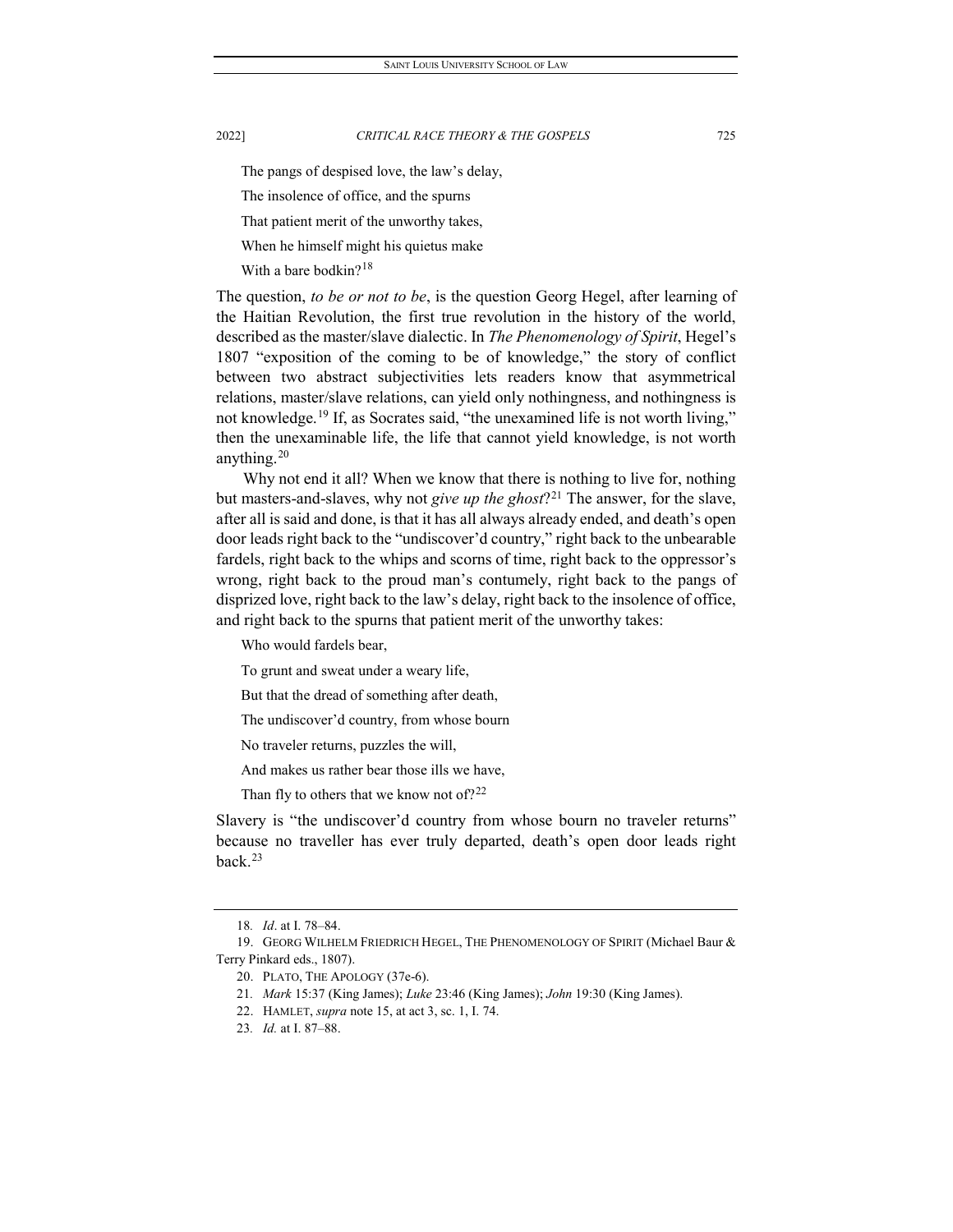Slavery is death. Death is the end. Death offers no escape from death, only its repetition. The slave's dreams "must give us pause," and that pause is "the respect that makes calamity of so long life" because the slave's dreams are nightmares, nightmares nightmarishly repeated forever, nightmares of an eternal return to "the whips and scorns of time, th' oppressor's wrong, the proud man's contumely, the pangs of despised love, the law's delay, the insolence of office, and the spurns that patient merit of the unworthy takes  $\dots$ ."<sup>[24](#page-6-0)</sup> For those of us who remain within slavery's spell, *toda la vida es sueño, y los sueños, sueños son*. [25](#page-6-1) We are, each and every one of us, still within slavery's spell.

Slavery is white-over-black, segregation is white-over-black, neosegregation is white-over-black; it is the same old dream since even before 1619.[26](#page-6-2) White-over-black to white-over-black to white-over-black is not progress. White-over-black to white-over-black to white-over-black is not development. White-over-black to white-over-black to white-over-black is not life. White-over-black to white-over-black to white-over-black is nothingness, horrifically repeated, not repeated as a dream, repeated as a nightmare, repeated as a nightmare of never-ending nothingness.

The "dread of something after death" is the dread of the death that keeps coming, the dread that was Dred and Harriet's cross to bear, and their children's cross to bear, and our cross to bear. The motionless movement of death finds its perfection, its Golgotha, in jurisprudence:[27](#page-6-3)

It is difficult at this day to realize the state of public opinion in relation to that unfortunate race, which prevailed in the civilized and enlightened portions of the world at the time of the Declaration of Independence, and when the

James Baldwin, *Letter from a Region in my Mind*, NEW YORKER (Nov. 9, 1962), https://www.new yorker.com/magazine/1962/11/17/letter-from-a-region-in-my-mind. Malcolm X described the nightmare in similar terms:

No, I'm not an American. I'm one of the 22 million black people who are the victims of Americanism. One of the 22 million black people who are victims of democracy, nothing but disguised hypocrisy. So, I'm not standing here speaking to you as an American, or a patriot, or a flag-saluter, or a flag-waver—no, not I. I'm speaking as a victim of this American system. And I see America through the eyes of the victim. I don't see an American dream; I see an American nightmare. . . . So it's time in 1964 to wake up.

Malcolm X, *The Ballot or the Bullet* (Apr. 12, 1964) (original speech given before the King Soloman Baptist Church in Detroit, Michigan).

<sup>24</sup>*. Id.* at I. 78–82.

<sup>25.</sup> Pedro Calderón de la Barca, *La vida es sueño* (1635) (Segismundo's monologue).

<span id="page-6-3"></span><span id="page-6-2"></span><span id="page-6-1"></span><span id="page-6-0"></span><sup>26.</sup> Anthony Paul Farley, *The Apogee of the Commodity*, 53 DEPAUL L. REV. 1229, 1230 (2004).

<sup>27.</sup> James Baldwin described this situation of nothingness:

We are controlled here by our confusion, far more than we know, and the American dream has therefore become something much more closely resembling a nightmare, on the private, domestic, and international levels. Privately, we cannot stand our lives and dare not examine them; domestically, we take no responsibility for (and no pride in) what goes on in our country; and, internationally, for many millions of people, we are an unmitigated disaster.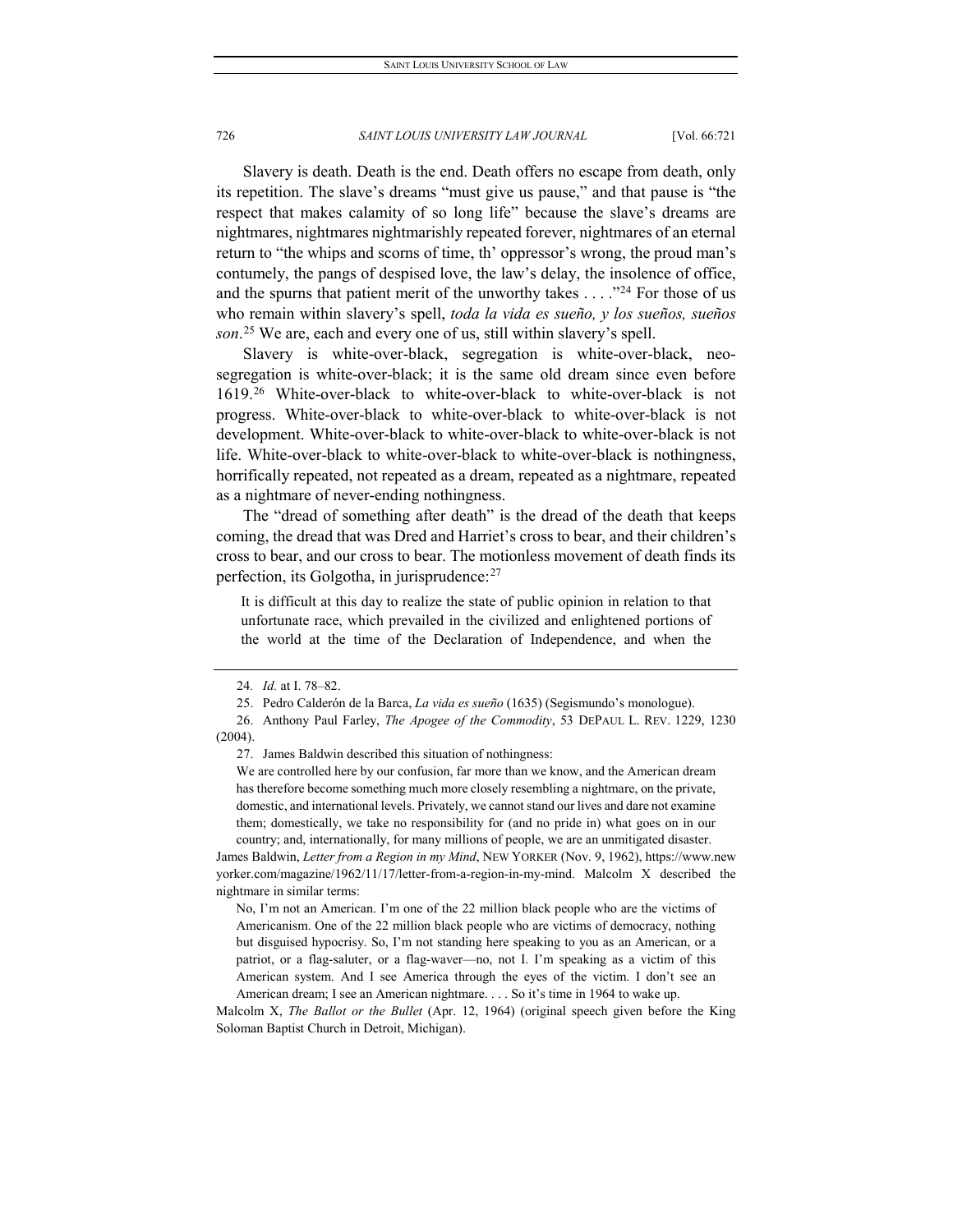Constitution of the United States was framed and adopted. But the public history of every European nation displays it in a manner too plain to be mistaken.<sup>[28](#page-7-0)</sup>

Slavery to segregation to neo-segregation is not the death of slavery, it is slavery. Slavery is death. Death cannot die. We are still, therefore, enslaved, and the Scott family and all the slaves ever enslaved are still on the Cross.

The original intentions of the Framers of the Constitution and those who signed the Declaration of Independence were clear; as the Supreme Court of the United States made clear, slavery is death:

[Black people] had for more than a century before been regarded as beings of an inferior order, and altogether unfit to associate with the white race, either in social or political relations; and so far inferior, that they had no rights which the white man was bound to respect.<sup>[29](#page-7-1)</sup>

The fact of blackness, its permanent presence on the Cross, was, per the Supreme Court of the United States, an absolute certainty:

[A]nd that the negro might justly and lawfully be reduced to slavery for his benefit. He was bought and sold, and treated as an ordinary article of merchandise and traffic, whenever a profit could be made by it. This opinion was at that time fixed and universal in the civilized portion of the white race. It was regarded as an axiom in morals as well as in politics, which no one thought of disputing, or supposed to be open to dispute; and men in every grade and position in society daily and habitually acted upon it in their private pursuits, as well as in matters of public concern, without doubting for a moment the correctness of this opinion.<sup>[30](#page-7-2)</sup>

In *State v. Mann*, writing for the North Carolina Supreme Court, Justice Thomas Ruffin held that a slavemaster committed no crime by shooting and killing a slave because "[t]he power of the master must be absolute, to render the submission of the slave perfect."<sup>[31](#page-7-3)</sup> Ruffin went on to serve as chief justice of the North Carolina Supreme Court from 1833 to 1852.<sup>[32](#page-7-4)</sup> His portrait continues in its place of honor, his writings are part of the body of the law that rules.

By 1896, race-based segregation was the special favorite of the law everywhere. In *Plessy v. Ferguson*, the doctrine of "separate but equal" was upheld by the Supreme Court.<sup>[33](#page-7-5)</sup> Separate but equal accommodations for whites

<sup>28.</sup> Scott v. Sanford, 60 U.S. 393, 407 (1856).

<sup>29</sup>*. Id.*

<sup>30</sup>*. Id.*

<span id="page-7-3"></span><span id="page-7-2"></span><span id="page-7-1"></span><span id="page-7-0"></span><sup>31.</sup> State v. Mann, 13 N.C. 263, 264, 266 (N.C. 1829). Dred, the revolutionary slave of Stowe's second anti-slavery novel, HARRIET BEECHER STOWE, DRED: A TALE OF THE GREAT DISMAL SWAMP (1856), was created with the horror of *Mann* in mind. *See* Sally Greene & Eric L. Muller, *Introduction:* State v. Mann *and Thomas Ruffin in History and Memory*, 87 N.C.L. REV. 669, 669 (2009).

<span id="page-7-5"></span><span id="page-7-4"></span><sup>32.</sup> CHIEF JUSTICES—NCSUPREME COURT, N.C. SUP. CT. HIST. SOC'Y (2022), https://ncschs .net/justices-judges-members/chief-justices-nc-supreme-court/.

<sup>33.</sup> 163 U.S. 537, 552 (1896).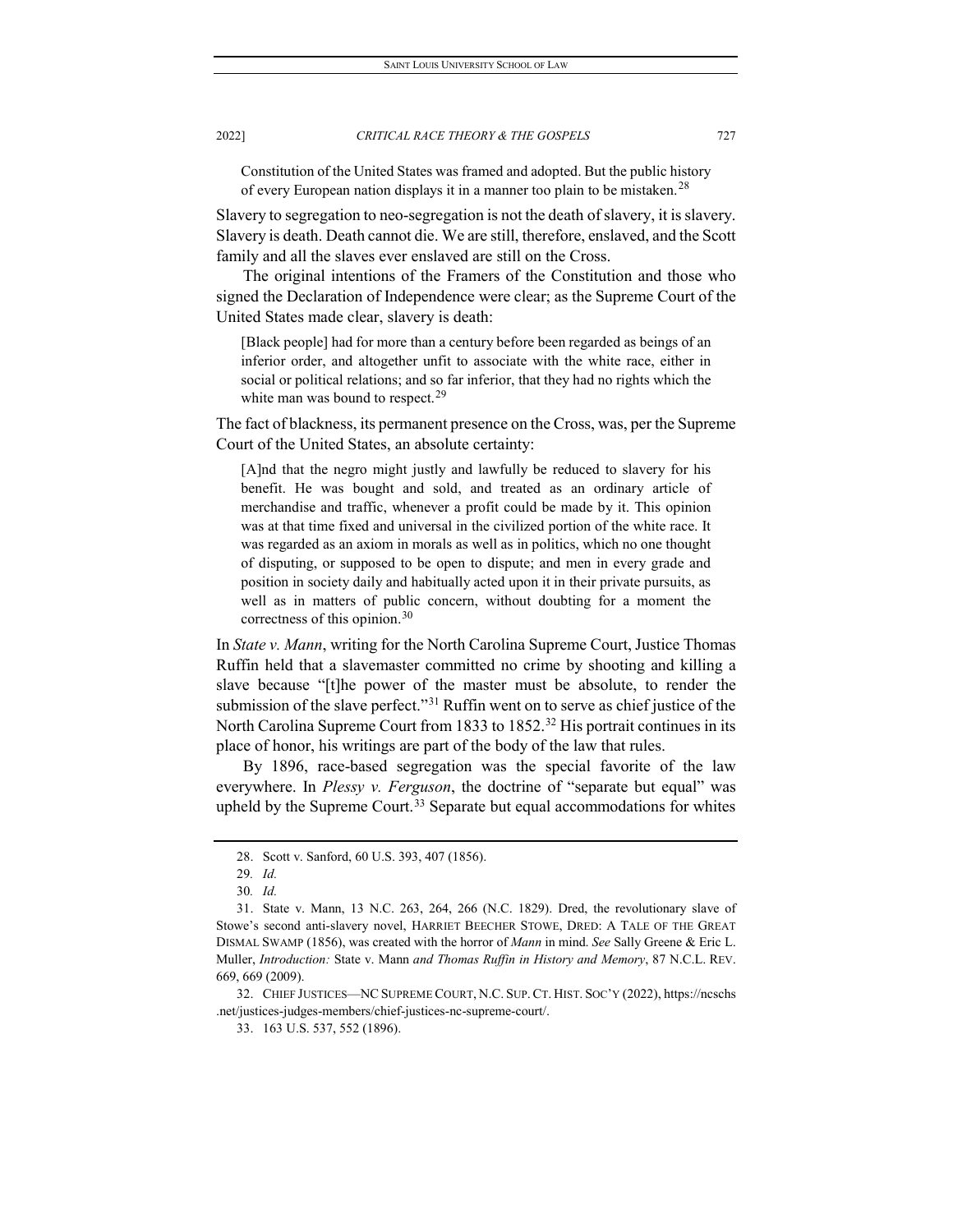and blacks imposed by Louisiana, wrote Justice Henry B. Brown for the Court, did not violate the Thirteenth or Fourteenth Amendments, a clear victory for the doctrine of white-over-black. [34](#page-8-0) In the shadow of that white-over-black victory, disguised as a dissent, was another victory for white-over-black. Justice Harlan, writing in dissent, made it clear that white-over-black was white-over-black was white-over-black, whether it was achieved through the *de jure* efforts of the segregationists or the *de facto* efforts that I have called neo-segregation:

The white race deems itself to be the dominant race in this country. And so it is, in prestige, in achievements, in education, in wealth, and in power. So, I doubt not, it will continue to be for all time, if it remains true to its great heritage and holds fast to the principles of constitutional liberty.<sup>[35](#page-8-1)</sup>

What of the Constitution?

But in view of the Constitution, in the eye of the law, there is in this country no superior, dominant, ruling class of citizens. There is no caste here. Our Constitution is color-blind, and neither knows nor tolerates classes among citizens.[36](#page-8-2)

The "eye of the law," then, sees through a glass, darkly.<sup>[37](#page-8-3)</sup> How does color enter the world? Crucifixion:

The discovery of gold and silver in America, the extirpation, enslavement and entombment in mines of the indigenous population of that continent, the beginnings of conquest and plunder of India, and the conversion of Africa into a preserve for the commercial hunting of blackskins, are all things which characterize the dawn of the era of capitalist production. These idyllic proceedings are the chief moments of primitive accumulation.<sup>[38](#page-8-4)</sup>

These "idyllic proceedings" create the differences that are represented as "race." White-over-black, per Justice Harlan, was to continue as the goal of all realworld wanderings "for all time," but in the juridical world conjured by his dissent, jurists were to pretend, as a matter of legal method, that white-overblack was no child of the law.

Harlan stated that "the white race deems itself to be" and is "the dominant race in this country . . . in prestige, in achievements, in education, in wealth, and in power," and it cannot be doubted that "it will continue to be for all time, if it remains true to its great heritage, and holds fast to the principles of constitutional liberty."<sup>[39](#page-8-5)</sup> Caste and class, then, were to exist "for all time" in the real world,

<sup>34</sup>*. Id*. at 542–43, 550–51.

<sup>35</sup>*. Id.* at 559 (Harlan, J., dissent).

<sup>36</sup>*. Id.*

<span id="page-8-3"></span><span id="page-8-2"></span><span id="page-8-1"></span><span id="page-8-0"></span><sup>37</sup>*. Corinthians* 13:12 (King James) ("For now we see through a glass, darkly; but then face to face: now I know in part, but then shall I know even as I am known.").

<span id="page-8-5"></span><span id="page-8-4"></span><sup>38.</sup> KARL MARX, CAPITAL: A CRITIQUE OF POLITICAL ECONOMY 915 (Ben Fowkes trans., vol. 1 1976).

<sup>39.</sup> Plessy v. Ferguson, 163 U.S. 537, 559 (1896).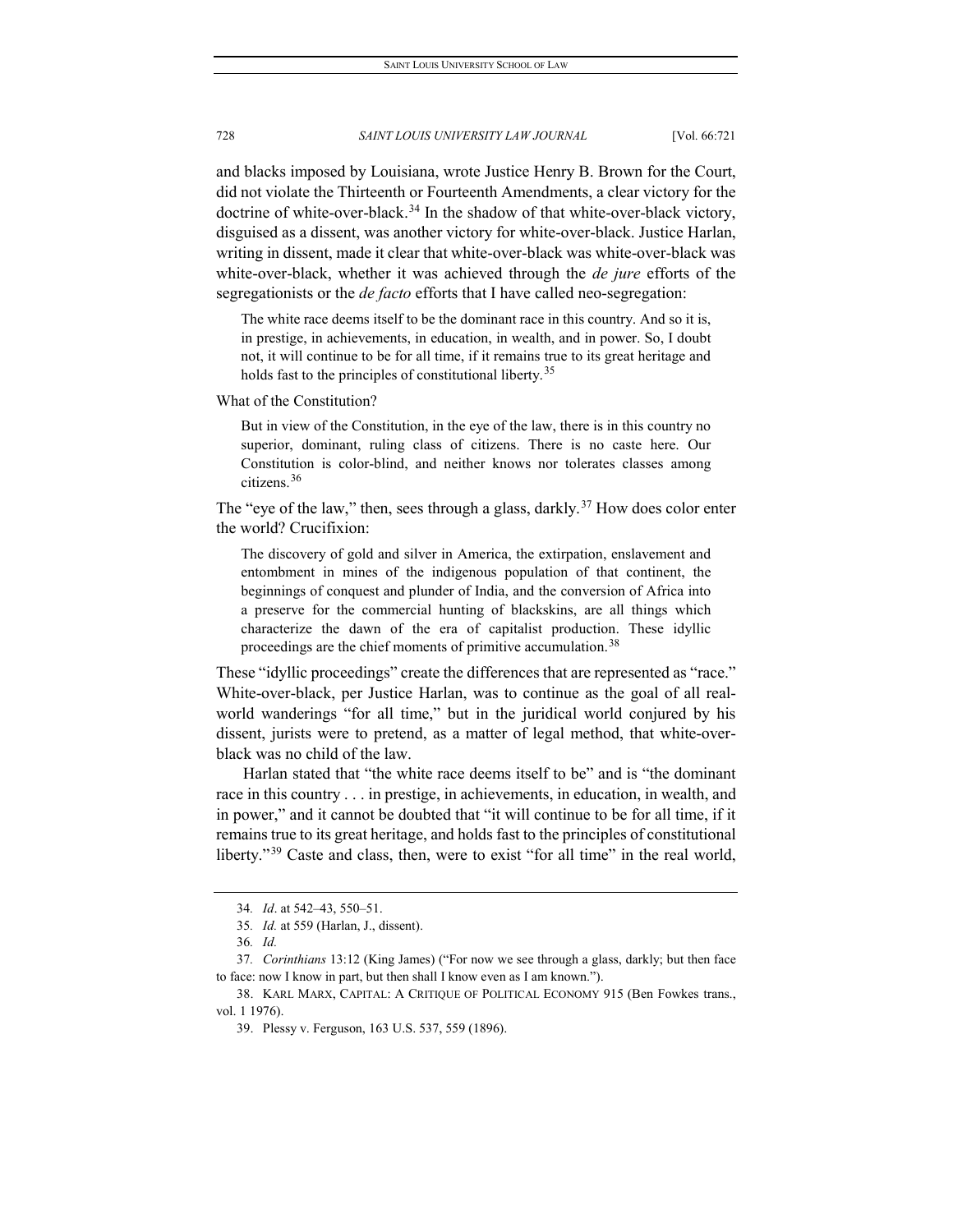just not in the world of pretend, the world in which legal method compels us to pretend that caste and class do not exist:

In respect of civil rights, all citizens are equal before the law. The humblest is the peer of the most powerful. The law regards man as man, and takes no account of his surroundings or of his color when his civil rights as guarantied by the supreme law of the land are involved. $40$ 

Justice Brown, writing for the Court, and Justice Harlan, writing in dissent, were united in their juridical support for the permanence of racism, for the permanence of white-over-black.

Justice Brown, writing for the Court and for the *de jure* segregation era, expressed white-over-black as "separate but equal," while Justice Harlan, writing a dissent that would later serve as the cornerstone of the *de facto* or neosegregation era, expressed white-over-black as "tradition" and "principles of constitutional liberty."[41](#page-9-1) *Slavery* was white-over-black from the start, yesterday's *separate-but-equal* was white-over-black, today's *constitutional liberty* is white-over-black, and, to be clear, white-over-black is white-overblack is white-over-black. Law's *tomorrow and tomorrow and tomorrow* is not the death of slavery.[42](#page-9-2) Law's tomorrow is the perfection of slavery, slavery's extension "to the last syllable of recorded time."<sup>[43](#page-9-3)</sup>

#### II. ABOLITION AS RESURRECTION

Every slave is an abolitionist.[44](#page-9-4) Every slave insurrection is Easter Sunday, a celebration of the defeat of death and the fulfillment of the slave's hope of salvation within historical time: "I am with you always, even unto the end of the world."<sup>[45](#page-9-5)</sup> Abolition, then, is the art of resurrection, not in the juridical world, not

45*. Matthew* 28:20 (King James). As Dietrich Bonhoeffer preached:

Fairy tales and legends from the oldest times tell of the days when God walked among human beings. Those were splendid times . . . that spoke of all the slumbering, secret human hopes as if they had already become reality. . . . Remember, I am with you . . . Jesus Christ, God himself, speaks to us from every human being; . . . indeed, it is the holy God in person whom we encounter. God's claim is made on us in the wanderer on the street, the beggar at the door, the sick person at the door of the church, though certainly no less in every person near to us, in every person with whom we are together daily. "Just as you did it to the least of these, you did it to me," Jesus says [Matt. 25:4]. I am for you, and you are for me is God's claim, God's very self; in this recognition, our gaze opens to the fullness of divine life in the world.

<sup>40</sup>*. Id*.

<sup>41</sup>*. Id*. at 511, 559.

<sup>42.</sup> WILLIAM SHAKESPEARE, MACBETH act 5, sc. 5, I. 18.

<sup>43</sup>*. Id*. at I. 20.

<span id="page-9-5"></span><span id="page-9-4"></span><span id="page-9-3"></span><span id="page-9-2"></span><span id="page-9-1"></span><span id="page-9-0"></span><sup>44.</sup> FREDERICK DOUGLASS, NARRATIVE OF THE LIFE OF FREDERICK DOUGLASS: AN AMERICAN SLAVE (1845).

*See God is with Us (First Sunday After Easter), April 15, 1928* 1, 2–6, *in* THE COLLECTED SERMONS OF DIETRICH BONHOEFFER (Isabel Best ed., 2012).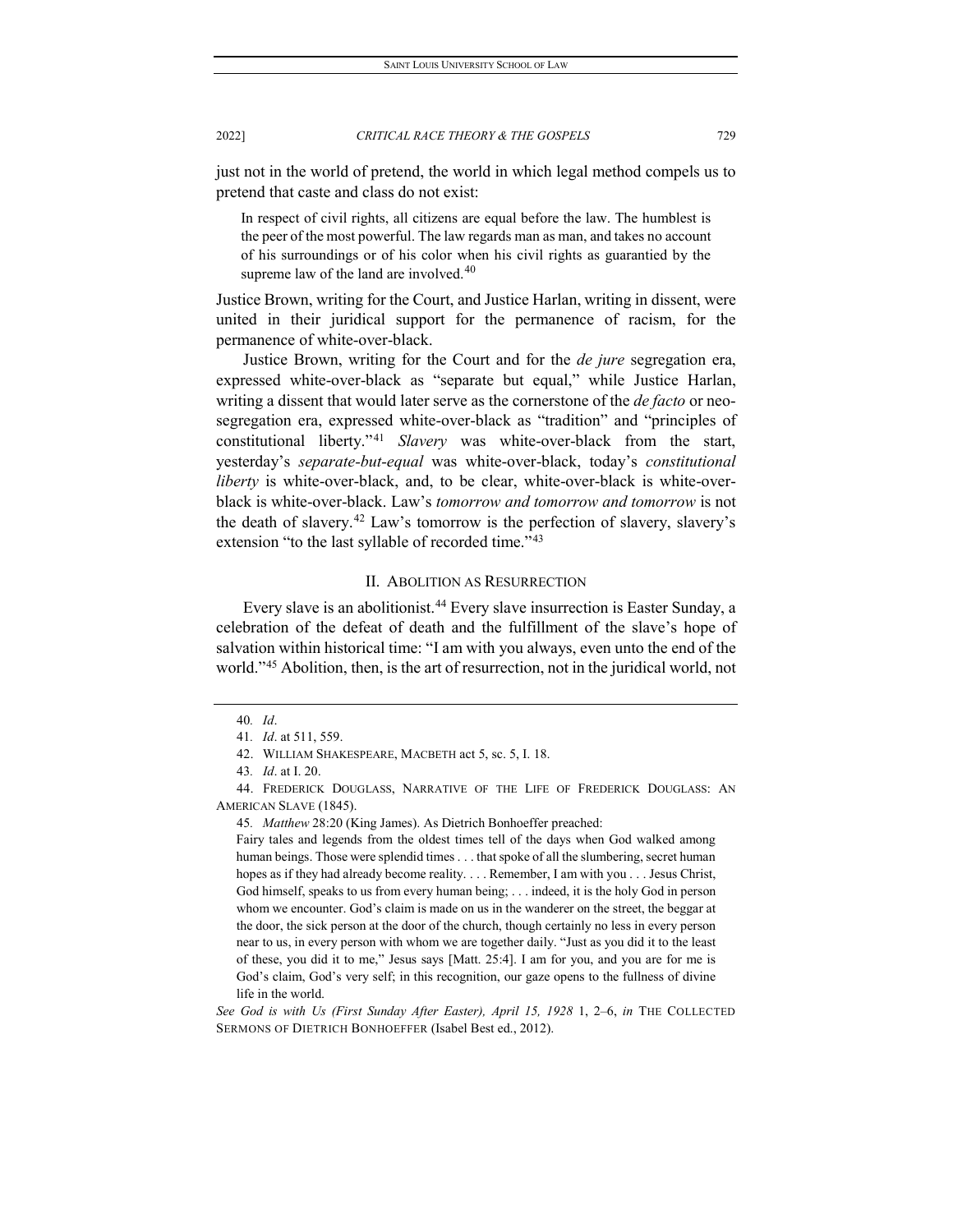in the world of the spectacle, but in the real world, in historical time and not in spectacular time.

Abolition is the art of resurrection, and it is our Cross to carry. The arc of the universe is long.[46](#page-10-0) Does it bend toward justice? The answer to that question is not ours to know, not in this life. We have this life to live, and we have each other; we have these two certainties and one other: we have certainty that the fact we have this life to live means that having each other is enough. Enough to what? Enough to live this life that is the only one we have before us, this life that is held before us in a way that reminds us constantly and painfully that we are not living it.

What does it mean to say that the arc of the universe is long, but it bends toward justice?<sup>[47](#page-10-1)</sup> As will be demonstrated below, when we open the letter of the law, the first line is everywhere and always: "To Whom It May Concern . . . Keep This  $N*gger-boy$  running."<sup>[48](#page-10-2)</sup> The letter of the law should be put to the torch.

Law tethers property to people as if property tethered to a person expressed a relationship between a person and an object of property instead of a relationship between persons regarding that property. A person cannot have a relation to an object of property. People exist in relations with other people, not with commodities or objects of property. When people are treated as objects, they are not treated as people. A person is not an object. People ought everywhere and always to be treated as what they actually are, ends-inthemselves, not objects to be used as means only.

Whenever and wherever people are made objects of property, it is a crucifixion and a class relation. One person cannot keep another person in chains, not profitably, not forever, not even for long, not without others, not without a class of similarly-situated others who successfully monopolize the legitimate use of violence: hunger, thirst, flight, rags, illness, and imprisonment are crucifixions. Hunger, thirst, flight, rags, illness, and imprisonment do not fall from the moon. These pains are products of empire. These pains are empire.

The first accumulations of capital were brought about through millions of crucifixions: colonialism, genocide, and slavery. Capitalism turns the hunger, thirst, flight, rags, illness, and imprisonment of the crucified into wealth and empire.<sup>[49](#page-10-3)</sup> Sharing is one thing, empire is another thing:

And the devil, taking him up into a high mountain, shewed unto him all the kingdoms of the world in a moment of time. And the devil said unto him, All this power will I give thee, and the glory of them: for that is delivered unto me;

<span id="page-10-3"></span><span id="page-10-2"></span><span id="page-10-1"></span><span id="page-10-0"></span><sup>46.</sup> Martin Luther King, Jr., *Out of the Long Night*, GOSPEL MESSENGER, Feb. 8, 1958, at 3, 14; THEODORE PARKER, TEN SERMONS OF RELIGION 84–85 (1853).

<sup>47</sup>*. Id*.

<sup>48.</sup> ELLISON, *supra* note 8, at 35.

<sup>49</sup>*. See* MARX, *supra* note 38.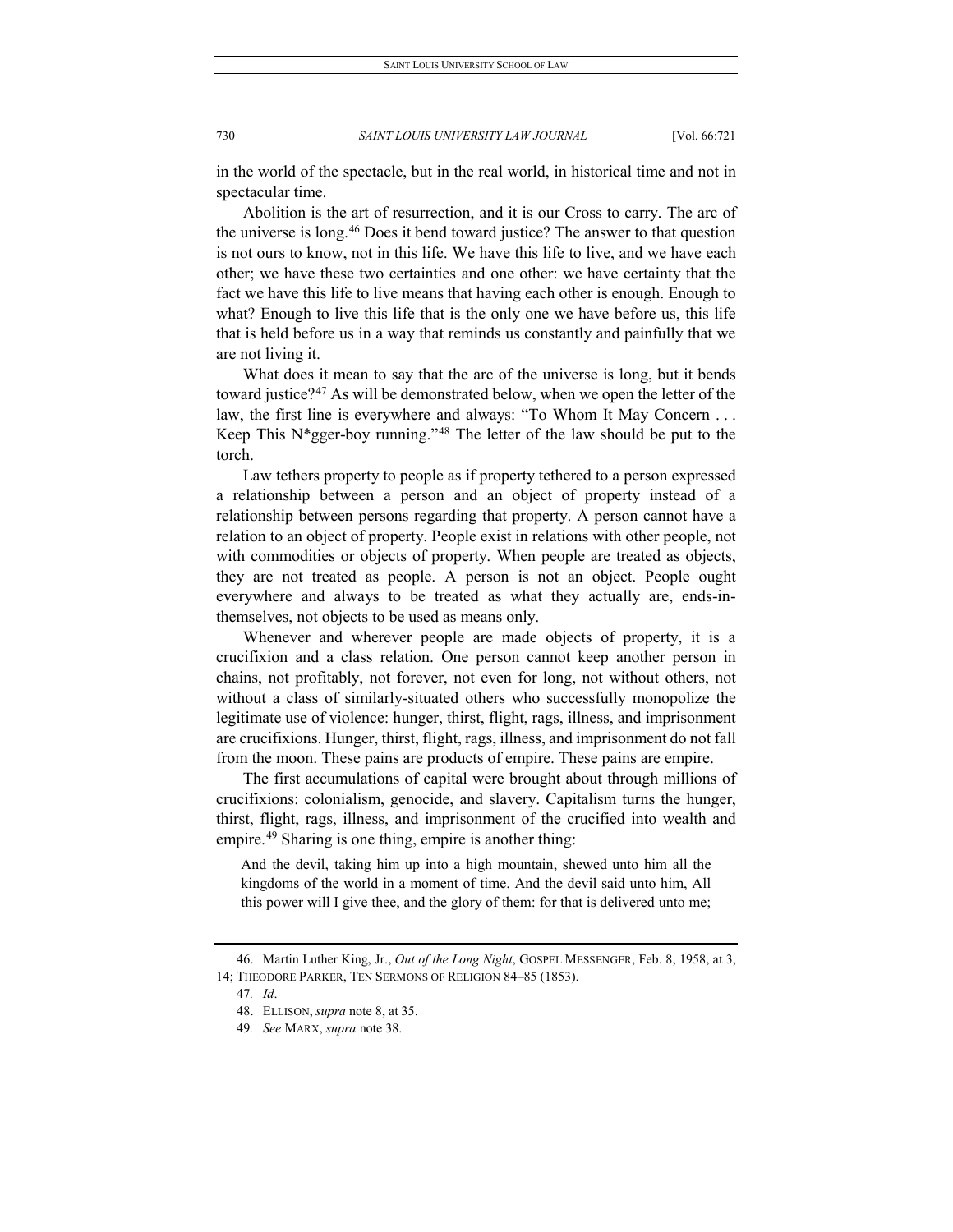to whomsoever I will, I give it. If thou therefore wilt worship me, all shall be thine. $50$ 

Law exists to tell us that this devilish arrangement is the best of all possible worlds, and, moreover, that as it has been so from the beginning, just like God, it must, just like God, be so until the end, world without end.

Law's method is an eternal return to Golgotha, to the original accumulation, to the slavery, genocide, and colonialism that birthed the first capital and sustains it atop a mountain of skulls. Law is law only to the extent it successfully prevents a return to the moment before its instantiation, an instantiation that is always bathed in blood-and-forgetting. *Stare decisis* happens after, only after the crucified are nailed to the Cross, and then continually: *stare decisis*, "to stand in the-things-that-have-been-decided" is everywhere and always to stand with the empire against the crucified when the first thing decided, the inviolability of the empire's instantiation, has always already been decided. Slavery is death. Slavery to segregation to neo-segregation, white-over-black to white-over-black to white-over-black, tomorrow and tomorrow and tomorrow, is and can only be death, and that is why one can and should say of legal method's eternal return to the day *after* the blood and dirt of its beginning:

And all our yesterdays have lighted fools

The way to dusty death. Out, out, brief candle!<sup>[51](#page-11-1)</sup>

Within the law's method:

Life's but a walking shadow, a poor player

That struts and frets his hour upon the stage

And then is heard no more: it is a tale

Told by an idiot, full of sound and fury,

Signifying nothing.<sup>[52](#page-11-2)</sup>

Law is "a tale told by an idiot, full of sound and fury, signifying nothing"<sup>[53](#page-11-3)</sup> as its judgments proceed:

[F]rom case to case, like the ancient Mediterranean mariners, hugging the coast from point to point, and avoiding the dangers of the open sea of system or science<sup>[1][54](#page-11-4)</sup>

But the "open sea of system or science" is a "danger" to empire, not to the crucified.

<span id="page-11-0"></span><sup>50</sup>*. Luke* 4:5–7 (King James).

<span id="page-11-1"></span><sup>51.</sup> MACBETH, *supra* note 42, at act 5, sc. 5, I. 22–23.

<span id="page-11-2"></span><sup>52</sup>*. Id*. at I. 24–28.

<span id="page-11-3"></span><sup>53</sup>*. Id*.

<span id="page-11-4"></span><sup>54.</sup> Robert Wright, *The Study of Law*, 54 L.Q. REV. 185, 186 (1938).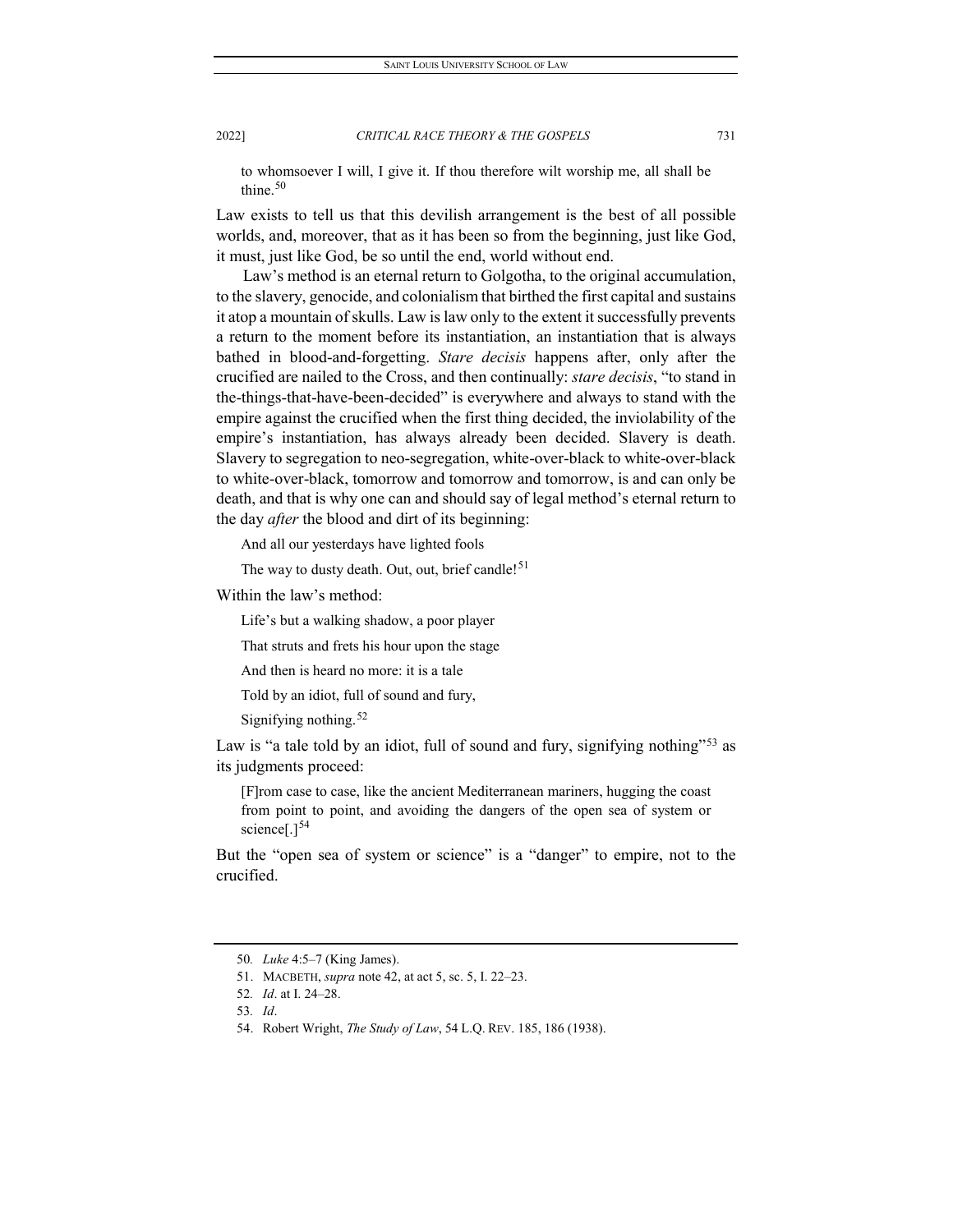For the crucified, the "miracle of liberation" is no danger. The crucified therefore have faith in "the open sea."[55](#page-12-0) Capitalism's material conditions, all tethered to the original accumulation and its eternal repetitions, cannot be used to create a new society; the new society requires us to dispense with the capitalist law of value:

As I stand by the sea, so can I learn from the sea. No one has the right to demand of the sea that it bear an infinite number of boats, nor of the wind that it continually fill every sail. By the same token I can hardly be expected to hold my life captive to the performance of certain tasks.<sup>[56](#page-12-1)</sup>

How to dispense with the capitalist law of value ("I can hardly be expected to hold my life captive to the performance of certain tasks")? How to dispense with the tasks to which capital's spell holds our lives captive, the tasks that take our lives from us and turn them into value for the class in control of the means of production? How to escape a law of value grounded in mass murder? We need a theory of transition:<sup>[57](#page-12-2)</sup> "Consider the lilies of the field, how they grow; they toil not, neither do they spin."[58](#page-12-3) Prayer! "For where two or three are gathered together in my name, there am I in the midst of them."[59](#page-12-4)

What does it mean to gather together in the name of God? The God-madeflesh, the hope of Dred and Harriet Scott and the other enslaved, was made flesh as the hungry, the thirsty, the stranger, the one in rags, the sick, and the imprisoned. The fact that the "least of these,"[60](#page-12-5) as Dred and Harriet Scott well knew, is "Emmanuel or God-with-us"<sup>[61](#page-12-6)</sup> is an occasion for celebration: "good tidings of great joy, which shall be to all people."[62](#page-12-7) The promise of "good tidings

<span id="page-12-0"></span><sup>55</sup>*. Matthew* 14:22–33 (King James); *Mark* 6:45–52 (King James); *John* 6:16–21 (King James).

<span id="page-12-1"></span><sup>56.</sup> Stig Dagerman, *Our Need for Consolation Is Insatiable* (1951), *in* 5 LITTLE STAR: A JOURNAL OF POETRY AND PROSE 301, 305 (Ann Kjellberg ed., Steven Hartman trans., 2014).

<sup>57.</sup> ISTVÁN MÉSZÁROS, BEYOND CAPITAL: TOWARDS A THEORY OF TRANSITION xvii (1995).

<span id="page-12-3"></span><span id="page-12-2"></span><sup>58</sup>*. Matthew* 6:28–31 (King James) ("Consider the lilies of the field**, how they grow; they toil not, neither do they spin:** and yet I say unto you, That even Solomon in all his glory was not arrayed like one of these. Wherefore, if God so clothe the grass of the field, which today is, and tomorrow is cast into the oven, *shall he* not much more *clothe* you, O ye of little faith? Therefore take no thought, saying, What shall we eat? or, What shall we drink? or, Wherewithal shall we be clothed?") (emphasis added); *Luke* 12:27–32 (King James) ("Consider the lilies how they grow: they toil not, they spin not; and yet I say unto you, that Solomon in all his glory was not arrayed like one of these. If then God so clothe the grass, which is today in the field, and tomorrow is cast into the oven; how much more *will he clothe* you, O ye of little faith? And seek not ye what ye shall eat, or what ye shall drink, neither be ye of doubtful mind. For all these things do the nations of the world seek after: and your Father knoweth that ye have need of these things. But rather seek ye the kingdom of God; and all these things shall be added unto you. Fear not, little flock; for it is your Father's good pleasure to give you the kingdom.") (emphasis added).

<sup>59</sup>*. Matthew* 18:20 (King James).

<span id="page-12-5"></span><span id="page-12-4"></span><sup>60</sup>*. Matthew* 25:40, 45 (King James).

<span id="page-12-7"></span><span id="page-12-6"></span><sup>61</sup>*. Matthew* 1:23 (King James).

<sup>62</sup>*. Luke* 2:10 (King James).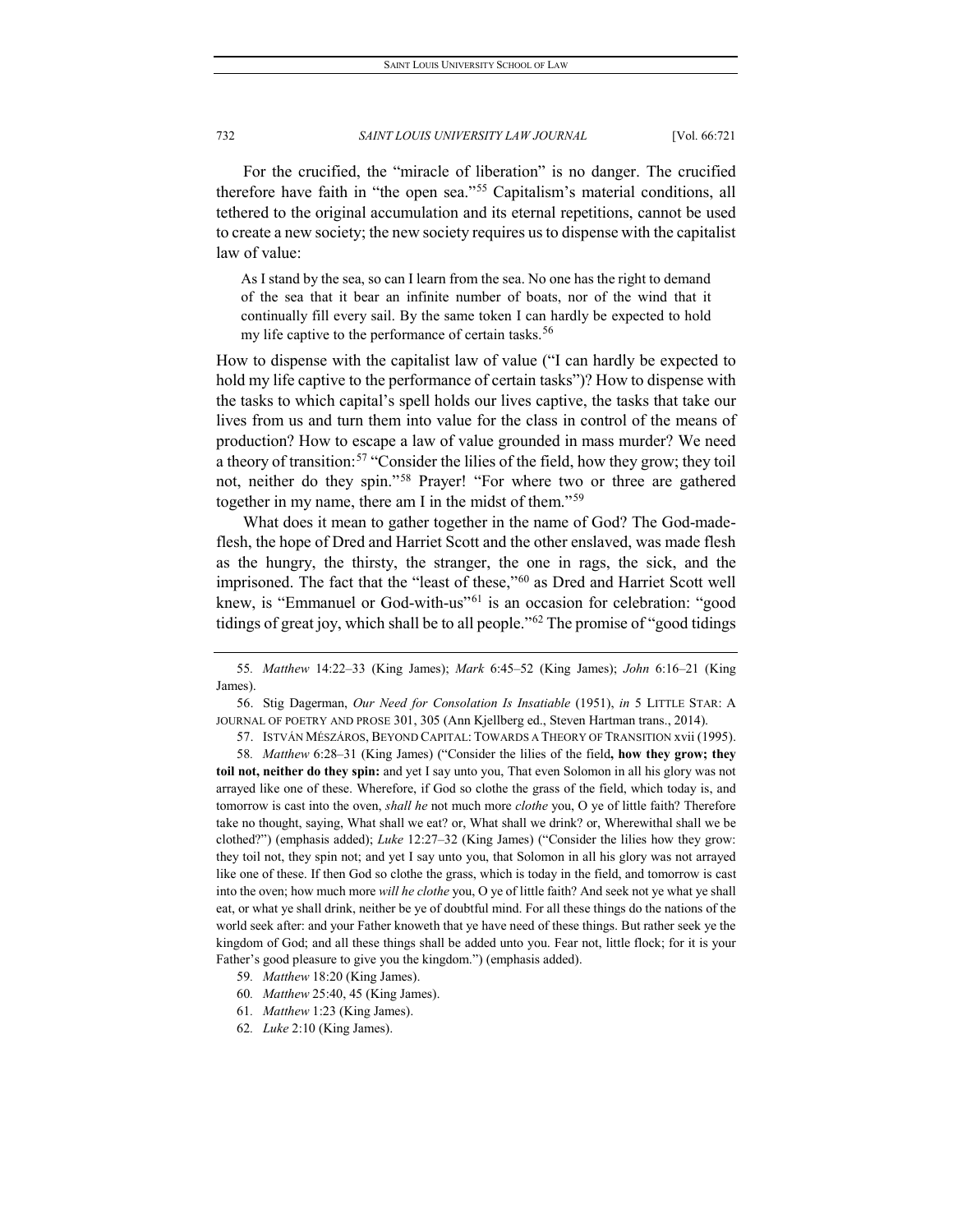of great joy . . . to all people" is possible only if the great joy is "the miracle of liberation."<sup>[63](#page-13-0)</sup> The miracle of liberation is key to any theory of transition to a classless society, which is another way of saying that the classless society itself is our vehicle and instrument of transition, and we have seen it already, we have seen the promised land.<sup>[64](#page-13-1)</sup> There is only one miracle reported in all four gospels. It is the miracle of sharing.<sup>[65](#page-13-2)</sup> When possessions are shared in the Epimethean way modeled in the gospels, there is always more than enough.<sup>[66](#page-13-3)</sup>

Dred and Harriet Scott would have been well aware that the Christ of Christianity was none other than the hungry, the thirsty, the stranger, the naked, the sick, and the imprisoned.[67](#page-13-4) The Scotts and everyone ever enslaved would have understood—consciously or unconsciously—that the Cross they carried was to feed the hungry, bring water to the thirsty, show hospitality to the stranger, clothe the ones in rags, minister to the sick, and free the imprisoned from the abomination of desolation:

Then shall the King say unto them on his right hand, Come, ye blessed of my Father, inherit the kingdom prepared for you from the foundation of the world: For I was an hungered, and ye gave me meat: I was thirsty, and ye gave me drink: I was a stranger, and ye took me in: Naked, and ye clothed me: I was sick, and ye visited me: I was in prison, and ye came to visit me."

Then shall the righteous answer him, saying, Lord, when saw we thee an hungered, and fed *thee*? or thirsty, and gave *thee* drink? When saw we thee a stranger, and took *thee* in? or naked, and clothed *thee*? Or when saw we thee sick, or in prison, and came unto thee?

And the King shall answer and say unto them, Verily I say unto you, Inasmuch as ye have done *it* unto one of the least of these my brethren, ye have done *it* unto me.<sup>[68](#page-13-5)</sup>

The Scotts would have understood their Cross as a Cross to be carried in the present: "and they shall call His name Emmanuel, which being interpreted is, God with us."[69](#page-13-6) The God of their tradition is "with us" in defiance of death and

<sup>63.</sup> Dagerman, *supra* note 56.

<span id="page-13-1"></span><span id="page-13-0"></span><sup>64.</sup> Martin Luther King, Jr., *I've Been to the Mountaintop* (Apr. 3, 1968). Dr. King delivered the original speech in support of the striking sanitation workers at Mason Temple (Church of God in Christ Headquarters) in Memphis, Tennessee, the day before he was assassinated.

<span id="page-13-2"></span><sup>65</sup>*. Matthew* 14:13–21 (King James); *Mark* 6:31–44 (King James); *Luke* 9:12–17 (King James); *John* 6:1–14 (King James). In each version of the miracle, a multitude of 5,000 people were fed with just five loaves and two fish. The miraculous feeding of 4,000 with seven loaves of bread and a few small fish, is reported in *Matthew* 15:32–39 and *Mark* 8:1–9, but not by Luke or John. The miracle of liberation is accomplished by sharing.

<span id="page-13-6"></span><span id="page-13-5"></span><span id="page-13-4"></span><span id="page-13-3"></span><sup>66</sup>*. Matthew* 14:13–21 (King James); *Mark* 6:31–44 (King James); *Luke* 9:12–17 (King James); *John* 6:1–14 (King James).

<sup>67</sup>*. Matthew* 25:34–40 (King James).

<sup>68</sup>*. Id.* (emphasis added).

<sup>69</sup>*. Matthew* 1:23 (King James).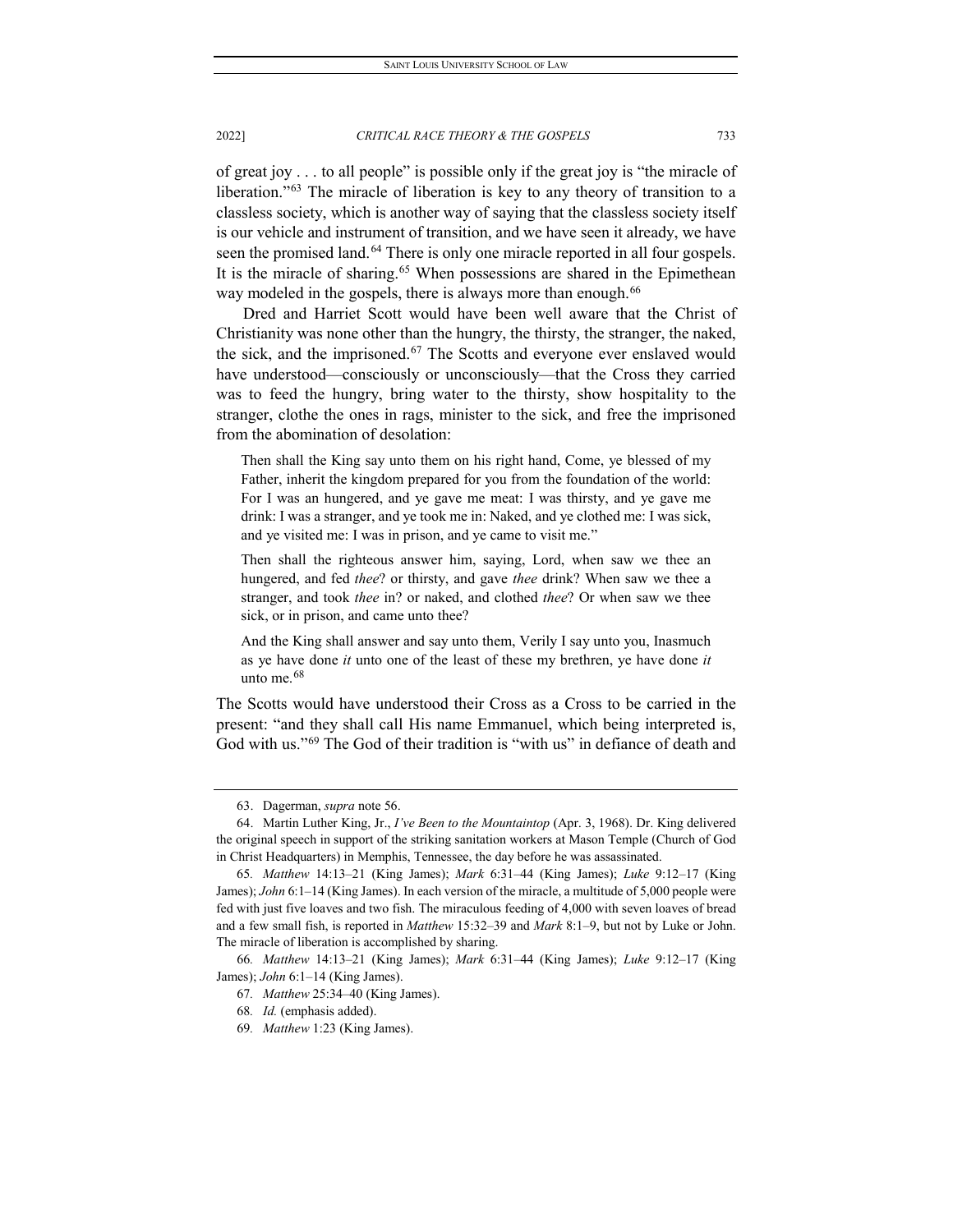in the form of the "the least of these": the hungry, the thirsty, the naked, the sick, the stranger, and the imprisoned.

Dred Scott, a slave before the law, was an abolitionist, like everyone ever enslaved, and, as every Cross to be carried is also our Cross to carry, we, today, all of us, should, as abolitionists, carry his Cross: "Then he called the crowd to him along with his disciples and said: 'Whoever wants to be my disciple must deny themselves and take up their cross and follow me.'"[70](#page-14-0) If the moral law commands that we ought to be better human beings now, it inescapably follows that we must be capable of being better human beings now, in the present, in this life that is the only life we have to live, in this life that it seems we have already lost, in this life in which all seems lost.<sup>[71](#page-14-1)</sup>

"My God, my God, why hast thou forsaken me? *why art thou so* far from helping me, *and from* the words of my roaring?"<sup>[72](#page-14-2)</sup> If the Christians' Gospel is true, and Dred and Harriet Scott no doubt believed it to be true, then its "good tidings of great joy" are for all of us in this life,  $73$  for lives now in being, not confined to some world to beyond this veil of tears, not confined at all, but right here with us now.<sup>[74](#page-14-4)</sup> It must mean that God is with us now, not just later, not just in a hereafter:

And all that believed were together, and had all things in common; and sold their possessions and goods, and parted them to all men, as every man had need. And they, continuing daily with one accord in the temple, and breaking bread from house to house, did eat their meat with gladness and singleness of heart, Praising God, and having favor with all the people.<sup>[75](#page-14-5)</sup>

#### III. THE MIRACLE OF LIBERATION

Who can face a universe in which the hope of abolition is based on nothing?<sup>[76](#page-14-6)</sup> We have this life to live. We have each other. We cannot face a

<span id="page-14-3"></span>73*. Luke* 2:10–11 (King James) ("And the angel said unto them, Fear not: for, behold, I bring you good tidings of great joy, which shall be to all people. For unto you is born this day in the city of David a Saviour, which is Christ the Lord.").

<span id="page-14-4"></span>74*. Isaiah* 7:14 (King James) ("Therefore the Lord himself shall give you a sign; Behold, a virgin shall conceive, and bear a son, and shall call his name Emmanuel.").

75*. Acts* 2:44–47 (King James).

<span id="page-14-6"></span><span id="page-14-5"></span>76. "On June 8th, 2012, the Dred Scott Heritage Foundation, the National Parks Service, and master sculptor Harry Weber were incredibly proud to unveil a statue of Dred and Harriet Scott on the south lawn of the Old Courthouse in downtown St. Louis. The Scotts are depicted standing

<sup>70</sup>*. Mark* 8:34 (King James).

<span id="page-14-1"></span><span id="page-14-0"></span><sup>71.</sup> IMMANUEL KANT, RELIGION WITHIN THE BOUNDARIES OF MERE REASON 69–70 (Allen Wood & George Di Giovanni trans., Cambridge Univ. Press 2d ed. 1998) (2018).

<span id="page-14-2"></span><sup>72</sup>*. Psalm* 22:1 (King James) (emphasis added); *Matthew* 27:46 (King James) ("And about the ninth hour Jesus cried with a loud voice, saying, Eli, Eli, lama sabachthani? that is to say, My God, my God, why hast thou forsaken me?"); *Mark* 15:34 (King James) ("And at the ninth hour Jesus cried with a loud voice, saying, Eloi, Eloi, lama sabachthani? which is, being interpreted, My God, my God, why hast thou forsaken me?").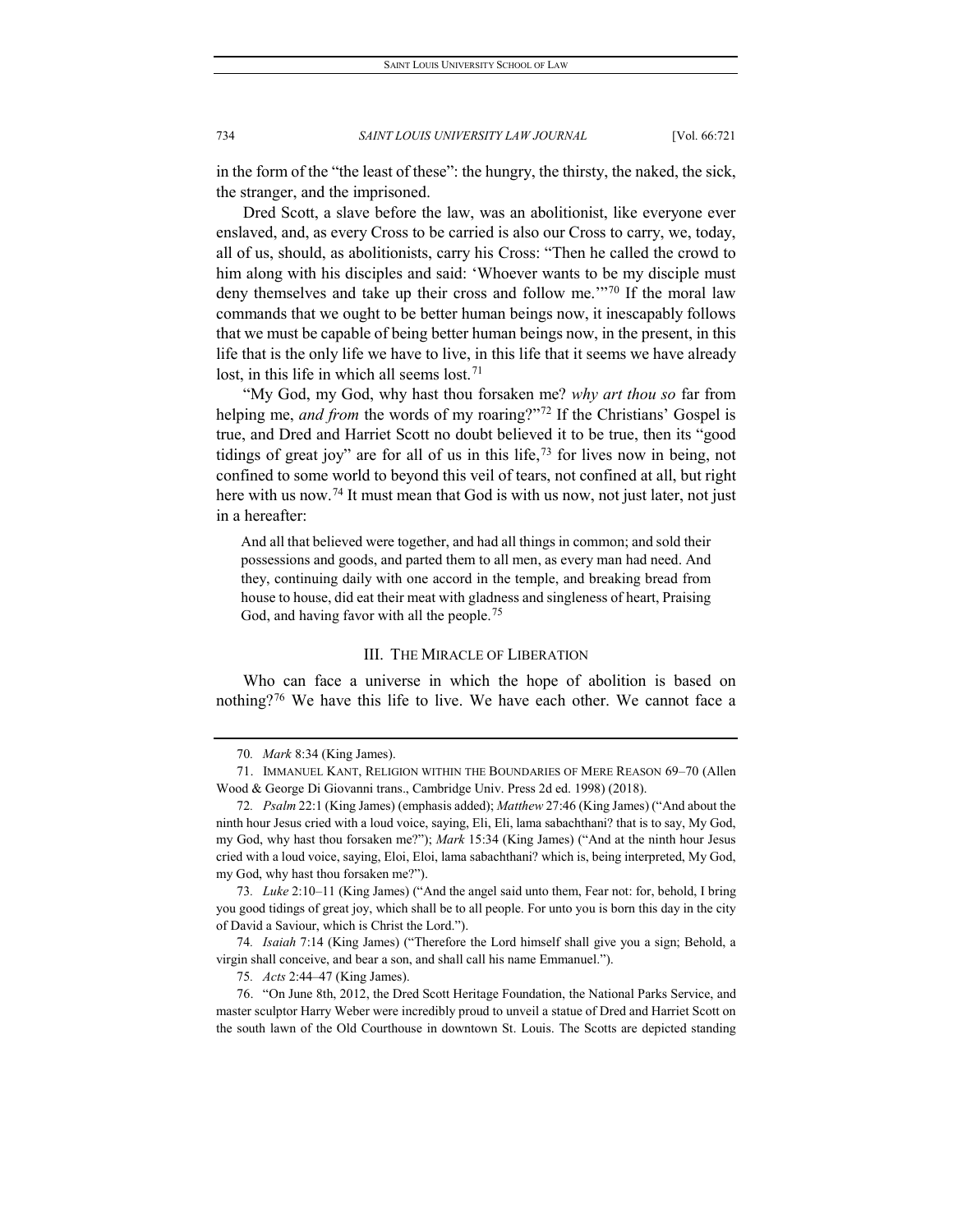universe in which their hope, a hope that is also our own, amounts to nothing. We must, therefore, be enough. Because we have only each other, we must be enough. The alternative, endless crucifixion, is unbearable. The Scotts, long thought dead, are dead, but must now be thought of as alive. The dead, as Dred and Harriet Scott's faith told them, must only be sleeping, and their resurrection—which is also our own—must be well within our powers:

Come unto me, all ye that labour and are heavy laden, and I will give you rest. Take my yoke upon you, and learn of me; for I am meek and lowly in heart: and ye shall find rest unto your souls. For my yoke is easy, and my burden light.<sup>[77](#page-15-0)</sup>

In the Gospel of Matthew, a text I saw through the eyes of Harry Weber's 2012 bronze statue of Dred and Harriet Scott the morning of the Lecture, the hopedfor abolition in which the Scotts had faith, is born as a human, as *Emmanuel*, "which being interpreted is, God with us."<sup>[78](#page-15-1)</sup> The great joy is now, in this world, not confined to a world to come or to the experience of a life we do not live: "And the angel said unto them, Fear not: for, behold, I bring you good tidings of great joy, which shall be to all people."[79](#page-15-2)

The world is one thing, perhaps it is a little thing, but it is for us and we are for it. The spectacle of the auction block is nothing, a nightmare of nothingness. Under the spell of capital, we have mistaken the image for the real, we have built an entirely fake world on the nothingness, the spectacle, of the auction block. The world, the world the masters built, the spectacle and all its morals and all of its laws and all of its possibilities, is the world we must leave:

We all have our masters. . . . And I begin to sense that suicide may be the only real proof of human freedom.<sup>[80](#page-15-3)</sup>

But from somewhere I cannot yet discern the miracle of liberation draws nearer to me. . . . But what exactly does this miracle consist of? Nothing less than an epiphany, a realization that no influence—neither power nor person—may hold such sway over me that my desire for life should wither beneath it. For without this desire how can anything exist? $81$ 

- 77*. Matthew* 11:28–30 (King James).
- <span id="page-15-1"></span>78*. Matthew* 1:22–23 (King James).
- <span id="page-15-2"></span>79*. Luke* 2:10 (King James).
- 80. Dagerman, *supra* note 56, at 301, 304–05.
- <span id="page-15-4"></span><span id="page-15-3"></span>81*. Id.* at 305. Dagerman writes:

Any consolation that does not acknowledge my freedom . . . is fraudulent, a mere reflection of my despair. When my despair urges me to abandon hope, "for the day is enclosed by two nights!" my false consolation enjoins me to embrace hope, "for the night is enclosed by two days!,"

<span id="page-15-0"></span>close, holding their heads high, their eyes directed not only Arch-ward and across the Mississippi River, but toward a horizon of freedom in which they believed enough to one day finally see." *See Dred and Harriet Scott Statue Dedication*, DRED SCOTT HERITAGE FOUND., https://www.thedred scottfoundation.org/dshf/index.php?option=com\_content&view=article&id=156&Itemid=53 (last visited Jan. 14, 2022).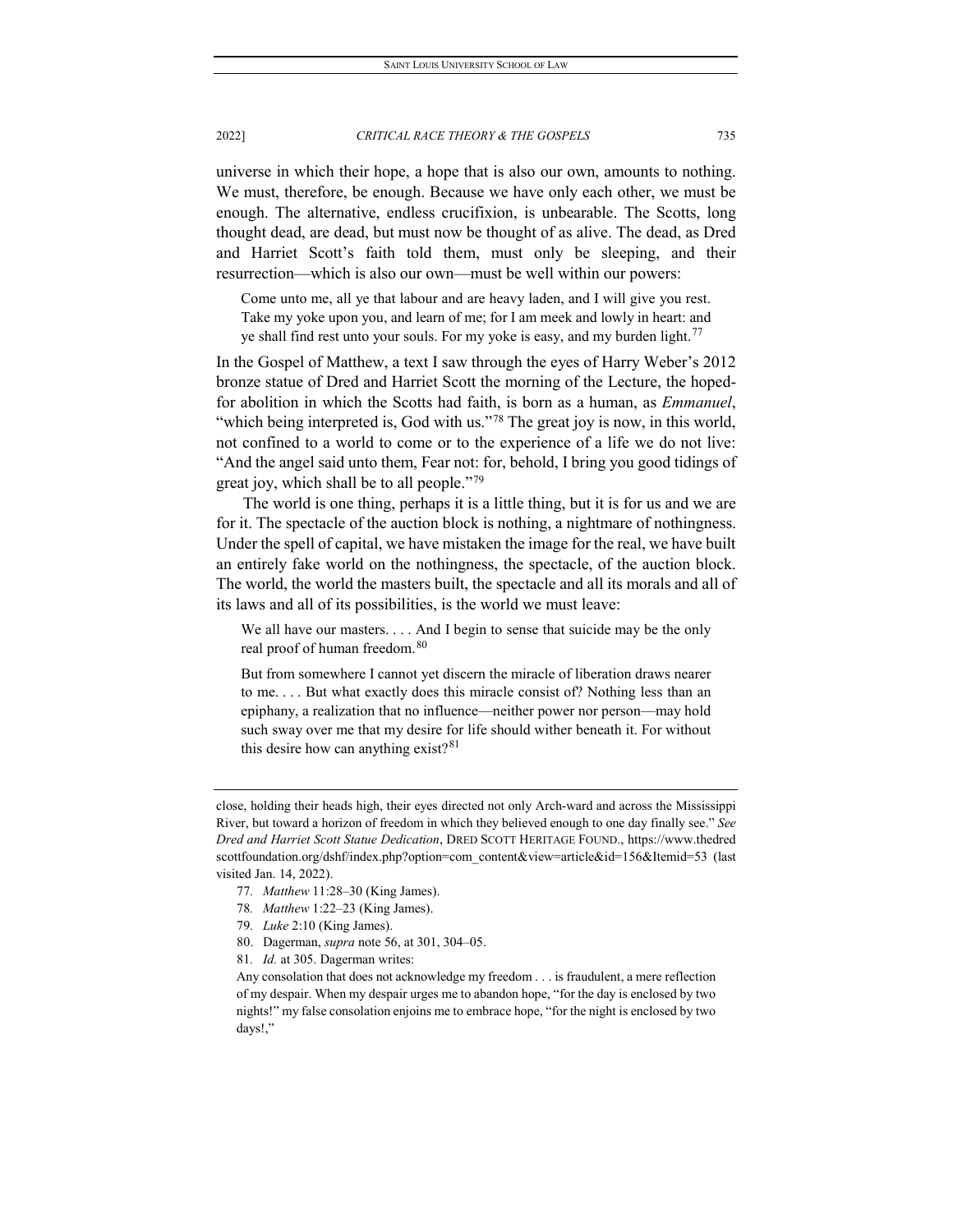Every power or person who acts in a way that causes our desire for life to wither should and therefore can be stopped. The "miracle of liberation" for Dred and Harriet Scott would have been the Cross, the Cross they took up, the Cross they are still on, the Cross that it is our calling to take up.

The modern era has capital as its cornerstone. Capital only comes into being after the number of murders exceeds what is imaginable, after mass murder transcends what can be described in secular terms. The number of murders exceeds the imaginable when entire peoples are crucified, not just people but also their eschatology. What did they think as their lives were ended? We do not and cannot know, for their languages and philosophies and theologies were also ended. There is no going back, the end was in the beginning. Slavery, genocide, colonialism are the first capitals, and slavery is the alpha and omega of capitalism. The powers and principalities of the modern era extract value and leave hunger, thirst, flight, humiliation, sickness, and imprisonment in their wake.

Consider these observations of the Cross from the *Narrative of the Life of Frederick Douglass*:

I was broken in body, soul, and spirit. My natural elasticity was crushed, my intellect languished, the disposition to read departed, the cheerful spark that lingered about my eye died; the dark night of slavery closed in upon me; and behold a man transformed into a brute!<sup>[82](#page-16-0)</sup>

And from *Soledad Brother: The Prison Letters of George Jackson*:

I look into myself at the close of every one of these pretrial days for any changes that may have taken place. I can still smile now, after ten years of blocking knife thrusts and pick handles; of anticipating and faceless sadistic pigs, reacting for ten years, seven of them in Solitary. I can still smile sometimes, but by the time this thing is over I may not be a nice person. And I just lit my seventy-seventh cigarette of this 21-hour day. I'm going to lay down for two or three hours, perhaps I'll sleep . . .<sup>[83](#page-16-1)</sup>

And from Sandra Bland before she was found dead in a Texas jail cell on July 13, 2015:

82*. See* DOUGLASS, *supra* note 44, at 61–62. Douglass continued,

But what good is a superficial consolation when what we seek is a consolation that enlightens. . . . .

What . . . is time but a consolation that nothing human can ultimately endure? And what a miserable consolation that is, profiting only the Swiss.

At times I would rise up, a flash of energetic freedom would dart through my soul, accompanied with a faint beam of hope, that flickered for a moment, and then vanished. I sank down again, mourning over my wretched condition. I was sometimes prompted to take my life . . .

<span id="page-16-1"></span><span id="page-16-0"></span><sup>83.</sup> GEORGE JACKSON, SOLEDAD BROTHER: THE PRISON LETTERS OF GEORGE JACKSON 17, 28 (Lawrence Hill Books 1994) (1970).